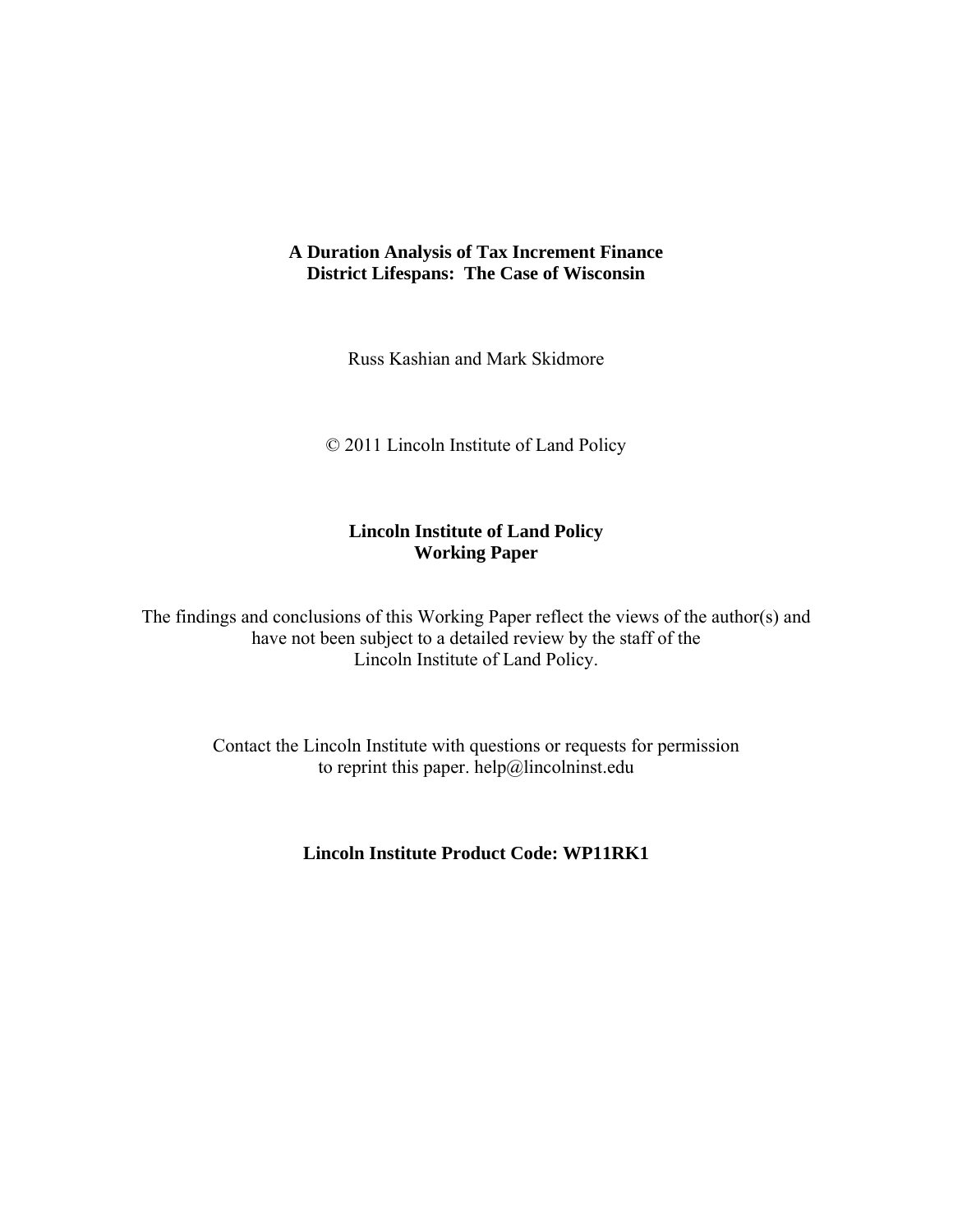### **About the Authors**

Professor Russ Kashian Economics Department 4404 Hyland Hall University of Wisconsin-Whitewater Whitewater, WI 53190 Phone: (262) 472-5584 E-mail: kashianr@uww.edu

Professor Mark Skidmore Morris Chair in State and Local Gov't Finance and Policy Department of Agriculture, Food and Resource Economics Department of Economics 208 Agriculture Hall Michigan State University East Lansing, MI 48823-1039 Phone: (262) 472-1361 E-mail: mskidmor@msu.edu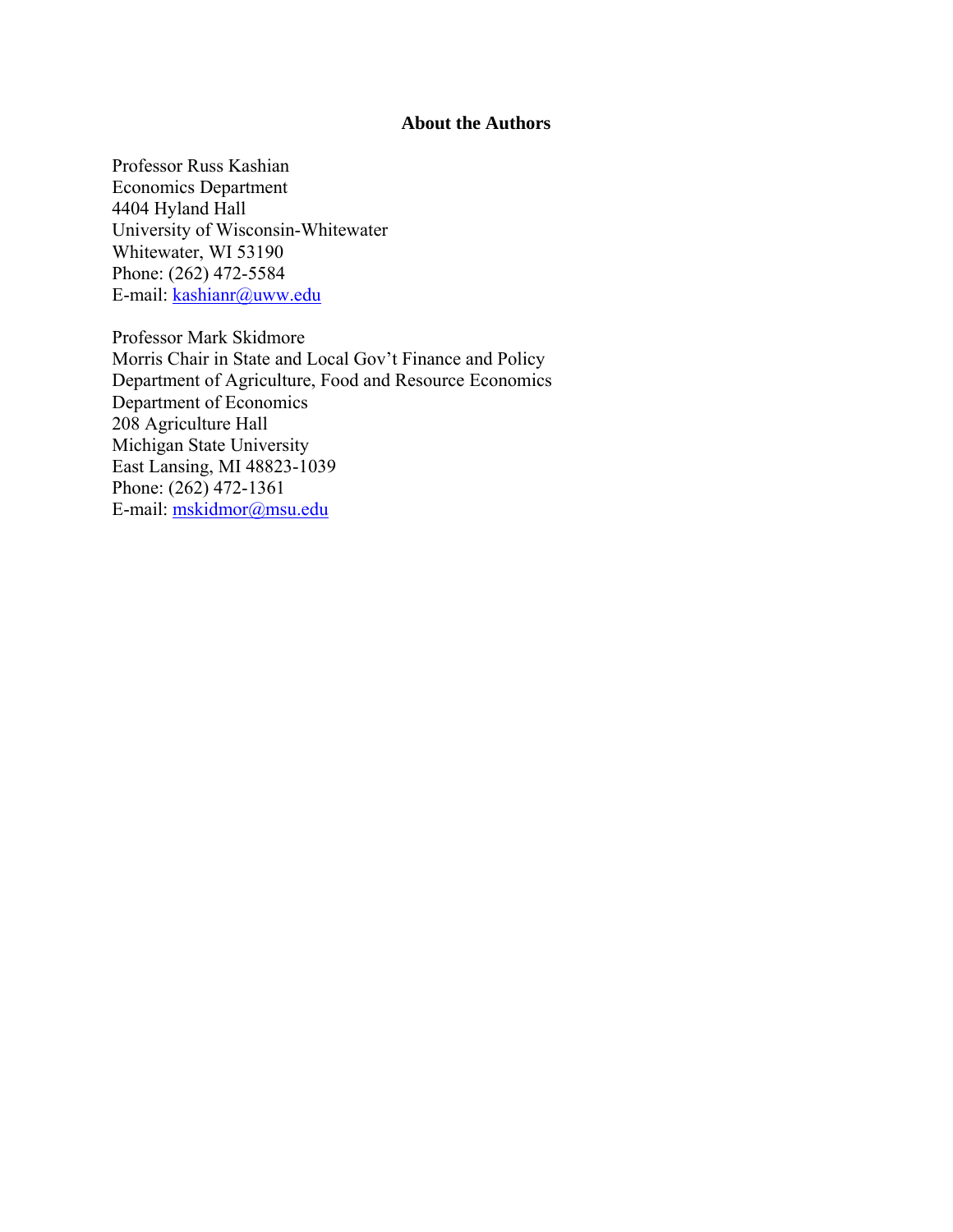#### **Abstract**

This paper uses hazard analysis tools to examine the factors that influence the lifespans of tax increment finance (TIF) districts. As the nation emerges from its real estate crisis, it is clear that property value recovery will be slow. Further, in those communities where tax increment is used as a development tool, it appears that the growth of increments generated in TIF designated areas will be much slower than anticipated. This in turn suggests that the tax increment district (TID) lifespans will have to be extended, perhaps for many years in order for the increment to cover the costs of the initial TIF investment. Using detailed data on TID in Wisconsin over the 1988-2009 period to evaluate the factors that determine the TID lifespans. Early in this period, the nation experienced a recession: This event is used to evaluate the degree to which the timing of TID district creation over the business cycle had an effect on TID lifespans. Evidence suggests that TIDs introduced in the wake of the recession had longer lifespans, relative to TIDs created before or after the recession. TID lifespans are also influenced by factors such as the city share of the aggregate tax rate of all overlying jurisdictions, TID type (commercial, manufacturing, residential), and number of competing TIDs in the municipality.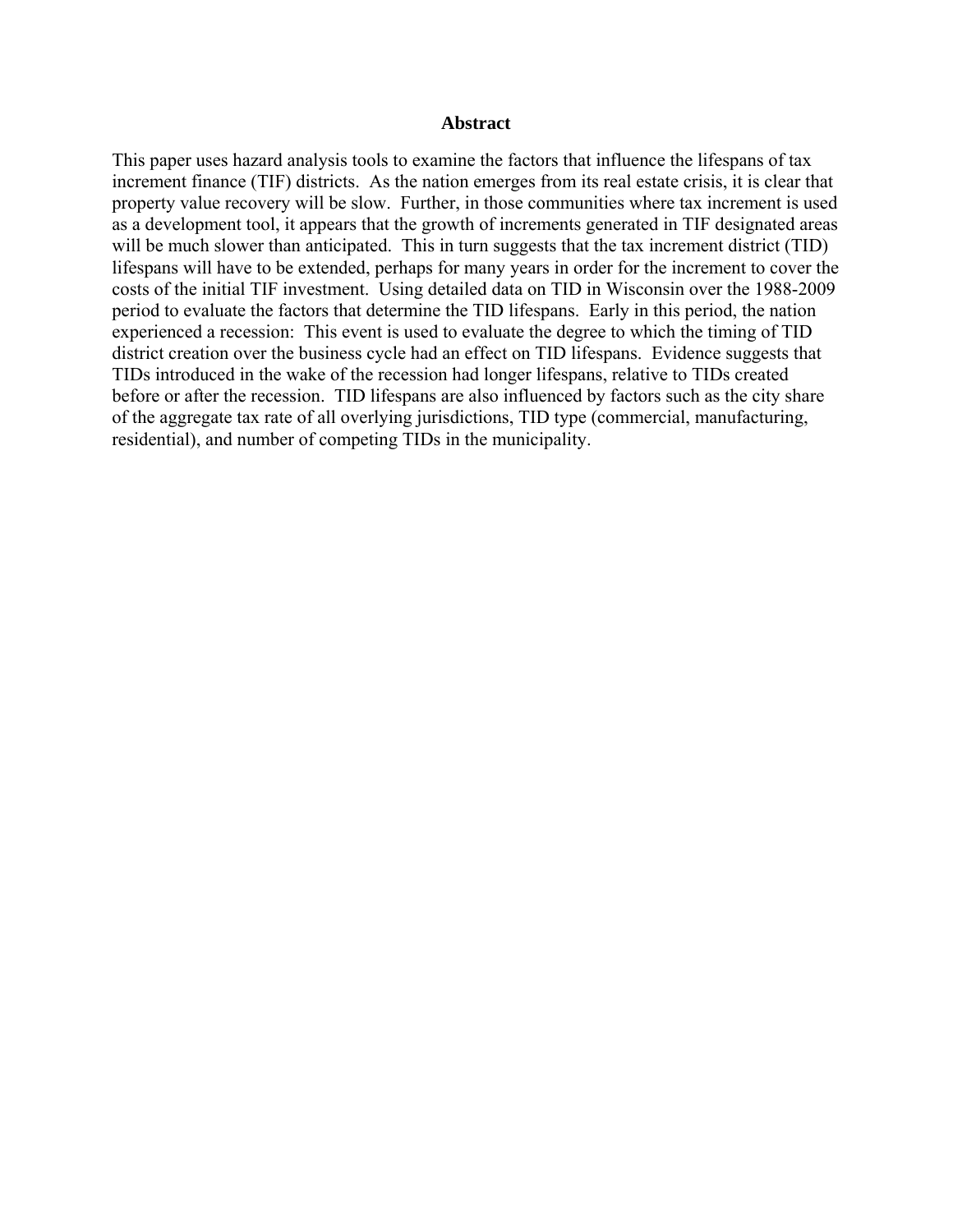# **Table of Contents**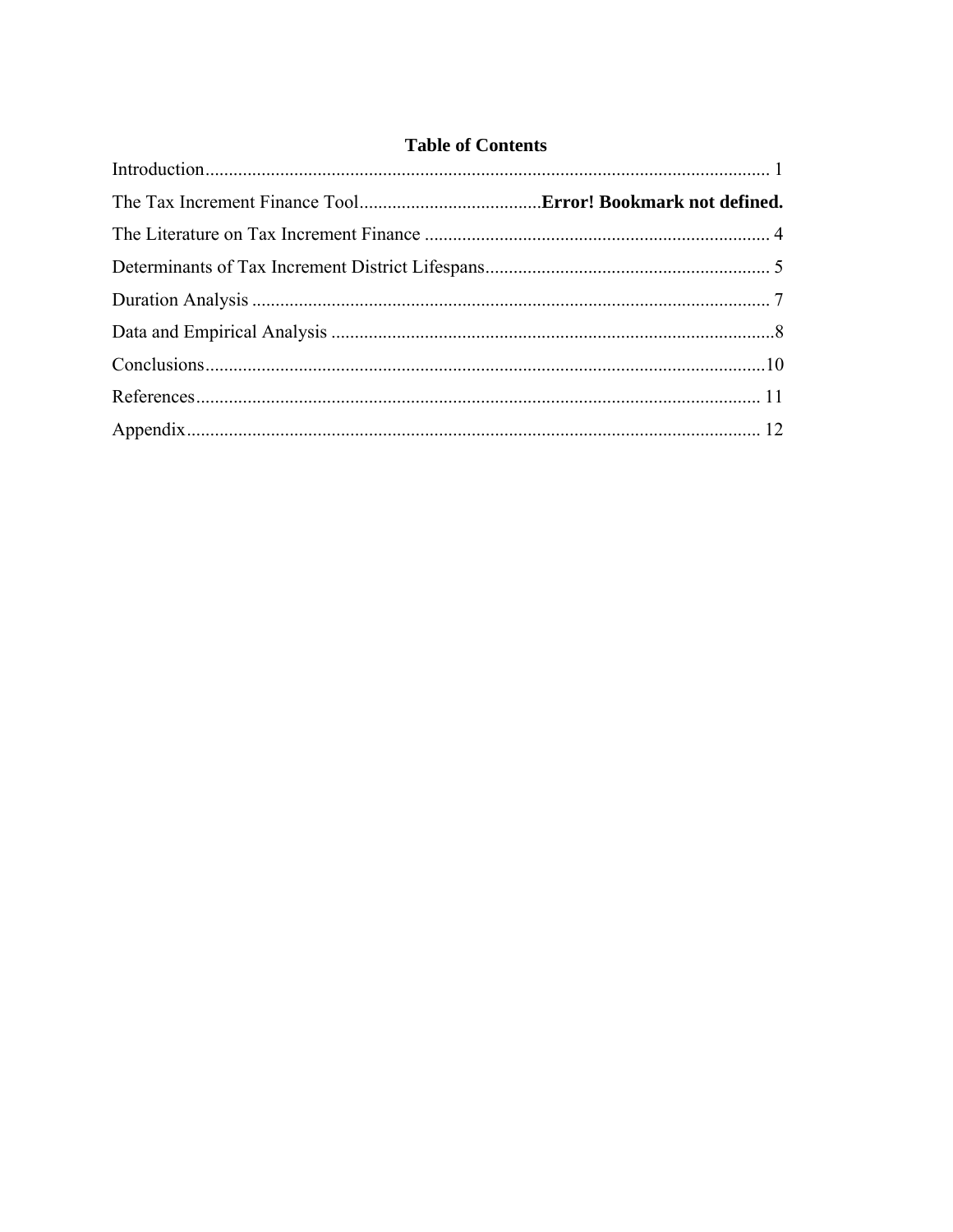#### **A Duration Analysis of Tax Increment Finance District Lifespans: The Case of Wisconsin**

## **Introduction**

One unexamined issue confronting those striving to understand the effectiveness of tax increment finance (TIF) policy is the potential importance of the timing of formation of a new tax increment district (TID) over the business cycle. The lifespan of any given tax increment district depends on a variety of factors, only some of which are within the local authority's control. During periods of regional or national recession, the growth of property value is flat or can decline even in subsidized TID areas. Thus, the growth path of property value within TIDs is, to some degree, dependent on broader economic circumstances.

For example, if a TID is formed at the peak of a business cycle it is less likely to experience significant appreciation early in its life and may thus require a longer period over which to generate an increment sufficient to pay back the initial investment in the TID. On the other hand, a TID that is formed during a period of growth might realize relatively rapid rates of appreciation so as to generate a larger increment early on and thus shorten the life of the TID. The issue of the factors that affect TID lifespans has not been a focus of researchers. While in some states TIDs appear to last indefinitely, Wisconsin TIF policies offer clear guidelines regarding the maximum TID lifespans and the use of tax increment dollars. In Wisconsin there is a pattern of TID creation and closure as the initial cost of the investment in TID and the accompanying interest is eventually recovered by tax revenues generated from the increment. What factors lead to successful (or unsuccessful) completion of TIDs? What national, community, and TID-specific characteristics influence the lifespan of TIDs?

As the country emerges from the recent real estate crisis, communities across the country must not only react to the sudden decline in property values, but also the reality that projections about future growth suggest an anemic and slow recovery. This paper evaluates TIF policy using detailed data on TIDs in Wisconsin over the 1988-2009 period to better understand the factors that determine the TID lifespans. The analysis of TID lifespans includes national factors such as recession, community characteristics such as population, per capita tax base, tax rates, and the number of competing TIDs in the municipality, and TID specific characteristics such whether the TID contains primarily commercial, manufacturing, or residential properties.

A significant body of research examines the degree to which TIF promotes economic development. Generally, the faster the rate of growth within a given TID, the sooner the revenues generated from the increment will be returned to the municipality's general fund (as well as to the overlying jurisdictions). In Wisconsin these jurisdictions include school districts, county governments, and technical college districts. As a result, revenues can meet the broader needs of the community. TID closure returns a significant portion of the tax base back to supporting the general funds of the municipality and the other overlying jurisdictions. Understanding the factors that contribute to TID success (and ultimately closure) can project future revenues. In the context of the most recent recession, anemic growth in TIDs driven by national forces can exacerbate an already difficult fiscal environment as it may prolong the duration of TIDs and thus the period over which the local governments do not have access to that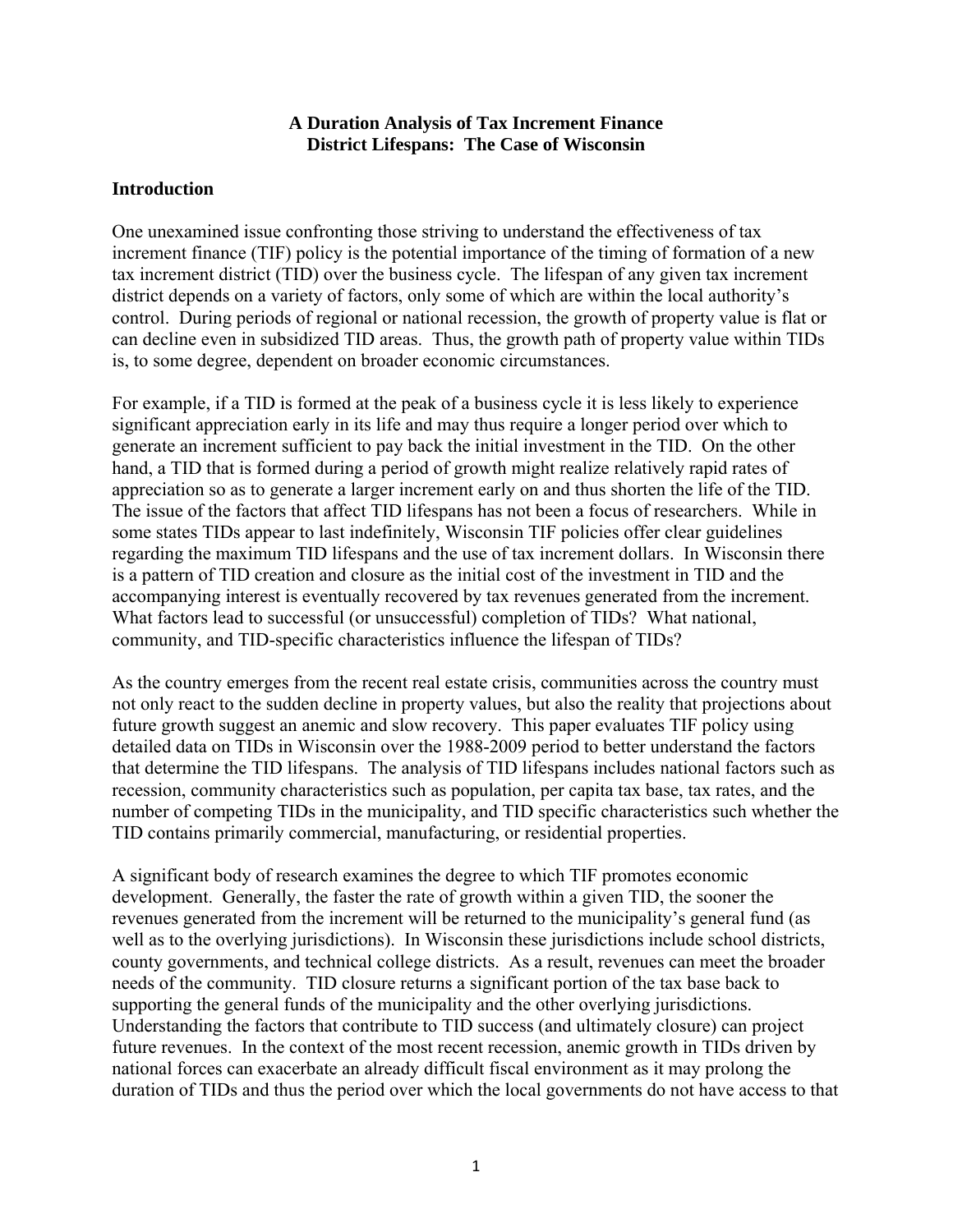portion of the tax base for general purposes. As a result, broader economic forces may lead to outcomes unanticipated by consultants, planners, and local officials. If a TID is introduced during a business cycle upswing, the TID could outperform the pro-forma to the benefit of the district (ideally resulting in an early payoff). On the other hand, a TID introduced during a business cycle downturn could underperform the pro-forma. In some cases, a TID might not generate an increment sufficient to cover the investment, thus risking failure. In a reaction to the bursting of the real estate bubble, policymakers in the State of Wisconsin recently altered tax incremental financing laws, allowing municipal authorities to extend the payback period to 40 years, and/or to apply the excess revenues produced by successful districts to those that have been less successful.

Is the extension of the payback period warranted? Should the modification apply to all TIDs or should it be limited to those TID's that have greater exposure to this crisis? In earlier research conducted for the Lincoln Institute of Land Policy (Kashian and Skidmore, 2010), it was shown how the legally allowed maximum lifespan of a TID has been gradually extended since the initial introduction of TIF policy in Wisconsin. While changes in the laws provide for an extended lifespan of TIDs, it is not clear that the average lifespan of TIDs has actually increased. This paper presents new research that examines the determinants of TID lifespans in Wisconsin.

# **The Tax Increment Finance Tool**

TIF is an economic development tool used widely throughout the United States to finance development in community improvement projects. For a more comprehensive description of how TIF works, see Merriman, Skidmore, and Kashian (2011). When a TID is created and an initial investment made, there is typically a subsequent increase in property value within the district, with which comes increased tax revenue (a tax increment). The anticipated tax increment generated within the designated TID is the basis to finance debt issued to support development/redevelopment in distressed or underdeveloped areas where development might not otherwise occur. TIF economic development subsidies are generally used to pay for real estate improvements including but not limited to sidewalks, utility upgrades, and construction projects. They can also be used for direct subsidies to the developer.<sup>1</sup>

In Wisconsin, TID creation typically begins when a city's development authority draws up a development plan. A forecast of anticipated development within a particular geographic area and the associated project costs is part of the TID plan. This study projects new (incremental) property values, proposes the project's financing strategies, and projects the cash flow analysis. A joint review board's approval requires majority support of the board relies on these projections and expectations. Bonds are usually allocated to infrastructure and land acquisition. But, funds can also be spent on development incentives. Lastly, tax payments to the township for any annexed land can be made from TID expenditures.

Established in 1975, the Wisconsin TIF law is a program that allows municipalities to fund redevelopment without utilizing current taxes. Anticipated future revenue streams are earmarked to pay back the debt's principal and interest. The legislation, as it evolved over the past 36 years, is now a relatively complex set of rules and regulations that apply differently depending

<sup>&</sup>lt;sup>1</sup> For example, a common practice is to sell land in TID to developers at a subsidized price, say, for \$1.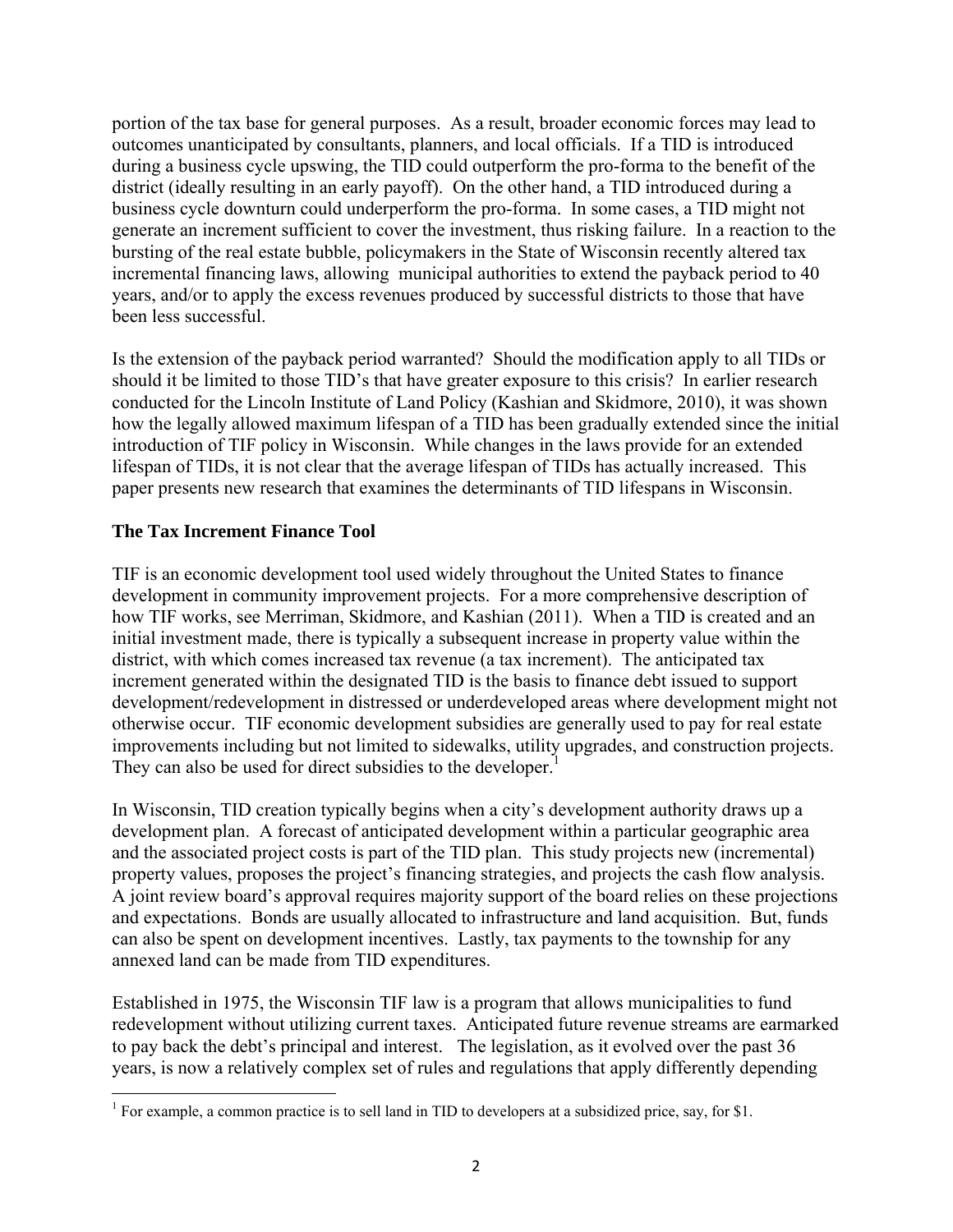on the type of government (cities, villages, and townships), origination dates (pre-2004 and post 2004), and types of development (agriculture, residential, commercial, and industrial). While a maximum of 12 percent of a municipality's assessed value may be included in TIF designated areas with no more than 25 percent of the land having been vacant during the previous seven years, the allowed lifespan of different TIF districts has changed four times in Wisconsin with the most drastic extension taking effect in 2010.

Over time, these changes have extended the allowable life of a TID. For example, the 2004 law increased the maximum payback period of a redevelopment TID created between Sept. 30, 1995 and Oct. 1, 2004 from 23 to 27 years. Redevelopment TIDs created after Oct. 1, 2004, however, have maximum lifespans of up to 27 years with the availability of a three year extension. While there has been no change to the allowable lifespan of existing industrial TIDs, industrial TIDs created after Oct. 1, 2004 will have a lifespan up to 20 years. In addition, a municipality may apply for a three year extension. In May of 2010, Wisconsin enacted SB 291 into law which extended the allowable lifespan of severely distressed TIDs from 27 to 40 years. A severely distressed TID is one in which the district's projects cost exceeds the expected revenue (Runde, 2011).

A primary objective of this research seeks to determine whether and under what conditions the extension allowable lifespan is warranted. For example, in urban areas such as Milwaukee the change in the law is not expected to have an impact on actual TID lifespans. In 2009, Milwaukee had 49 TIF districts covering 4.06 percent of the city's property value (Wisconsin state average is 3.6 percent.). Currently, no Milwaukee TID currently qualifies for an extension of the payback period to 40 years. According to the Department of City Development Report, the average payback period for TIDs in Milwaukee is about 18 years, and 13 of Milwaukee's current districts are expected to pay off their debts and generate positive tax revenues within the next three years.

Table 1 displays the average annual statewide nominal appreciation rates of property values within TIDs. While the average annual rate of appreciation of TID over the 21 year period (1988-2009) is over 10%, growth is quite variable and unequal over time. There are some years with exceptionally high rates of growth (especially from 1997 to 2001 and from 2005 to 2007); there are also some years with very low or even negative rates of growth. It appears that rates of appreciation track, to some degree, with the national business cycle (the short recession of 1992, the implosion of the "dot-com bubble" in 2001, and the recent "Great Recession" in 2008). As a result of the reduction of TID growth rates, the period to pay off the initial investment may increase. For example, a TID dominated by commercial real estate created in 1995 witnessed significant expansion through the end of the century. However, TIDs created following the 2001 recession experienced a contraction as real estate values fell. It appears that the timing of TID creation may be a very important determinant of TID lifespans.

Table 2 presents the statewide percent of TIDs whose aggregate assessed value is below the initial base value four years after TID creation. This circumstance is referred to as being "under water". One of the outcomes of an economic downturn is that an increasing number of TIF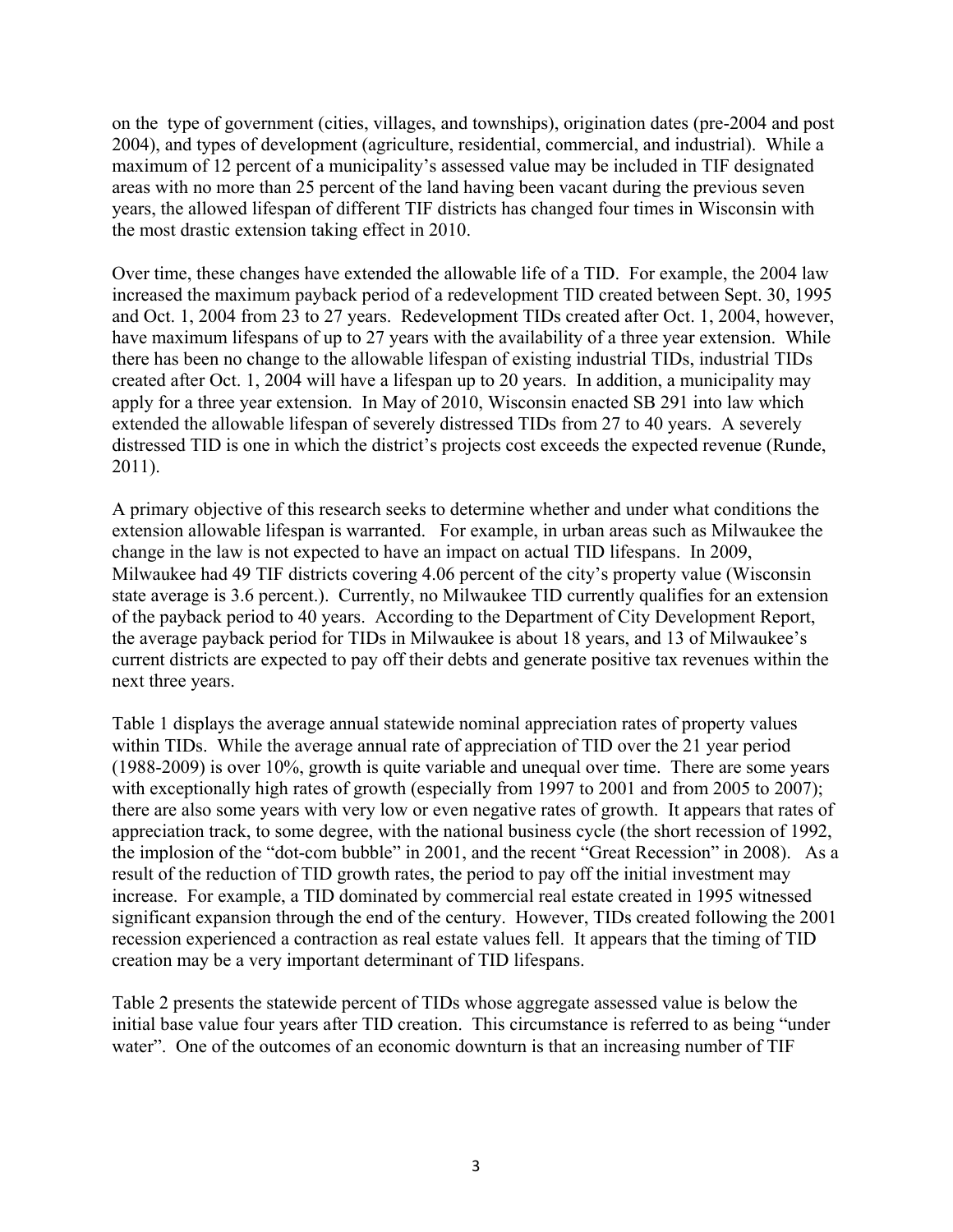projects may end up "under water".<sup>2</sup> In these TIDs, the real estate value is actually lower after four years than when the TID was first established.

Table 3 presents data on municipal and nominal TID property values taken from Runde (2002) and Runde (2011). It is clear that property value within TIDs as a percentage of the City/Village equalized value has gradually increased over the past two decades. These data also highlight the possibility that appreciation (or depreciation) may be unequal between TID designated areas and areas outside TIDs. In the event that the community leaders selected the more attractive real estate to be included in TIDs (technically a violation of the "but for" clause), during a recession the city's tax rolls might suffer more than property values in TID designated areas. To illustrate, from Table 1 in 2009 the real estate within the TID experienced positive appreciation, but as shown in Table 3 real estate outside the TID experienced overall declines. The imbalanced growth of real estate within and without TIDs over time diverts resources that might have benefited the general community through the tax increments that pay for debt and investment in the TID designated areas. In addition, if that the overall slowdown in the real estate market affects TIDs, it limits the ability of the TID to pay down the debt incurred in the redevelopment process, and could extend of the lifespan of the TID.

### **The Literature on Tax Increment Finance**

The literature on TIF predominately examines the relationship between TIF and economic development. The focus of this research is on whether property value within TID designated areas grew at a faster rate than properties outside TID, and whether the relationship between TIF use and property value growth was indeed causal. The existing research has not explicitly evaluated the related question of TID duration. Also, the existing research has not focused on how TIDs perform over the business cycle.

While there are now numerous empirical studies on TIF, the work of Brueckner (2001) offers the primary formal theoretical treatment of TIF policy. Specifically, Brueckner (2001) provides a logically consistent rationale for the use of TIF as opposed to the direct appropriation of funds to economic development. Brueckner explores several aspects of TIF, but all variations of his model predict that TIF raises aggregate real estate values of the municipality as a whole. However, in the context of the present study his model's design does not explicitly address factors that affect TID duration.

Huddleston (1981) shows how TIF enables municipalities to subsidize development with incremental revenues taken from the overlying taxing jurisdictions. Anderson (1990) takes advantage of this insight, and devises an empirical strategy that allows him to predict TIF adoption independent of expected assessment growth. In the context of real estate bubble expansion and collapse, it may be that areas expected to grow rapidly are disproportionately designated into TIDs in order to ensure that these districts have the wherewithal to pay off the

 $2^2$  The term "Under water" means that the value of the TID is less than when the TID was first established. Such a situation can occur for two reasons. First, redevelopment may require tearing down some structures, and this can lead to a temporary lower value within the TID. Second, a property values in the TID could decline due to a regional or national economic downturn.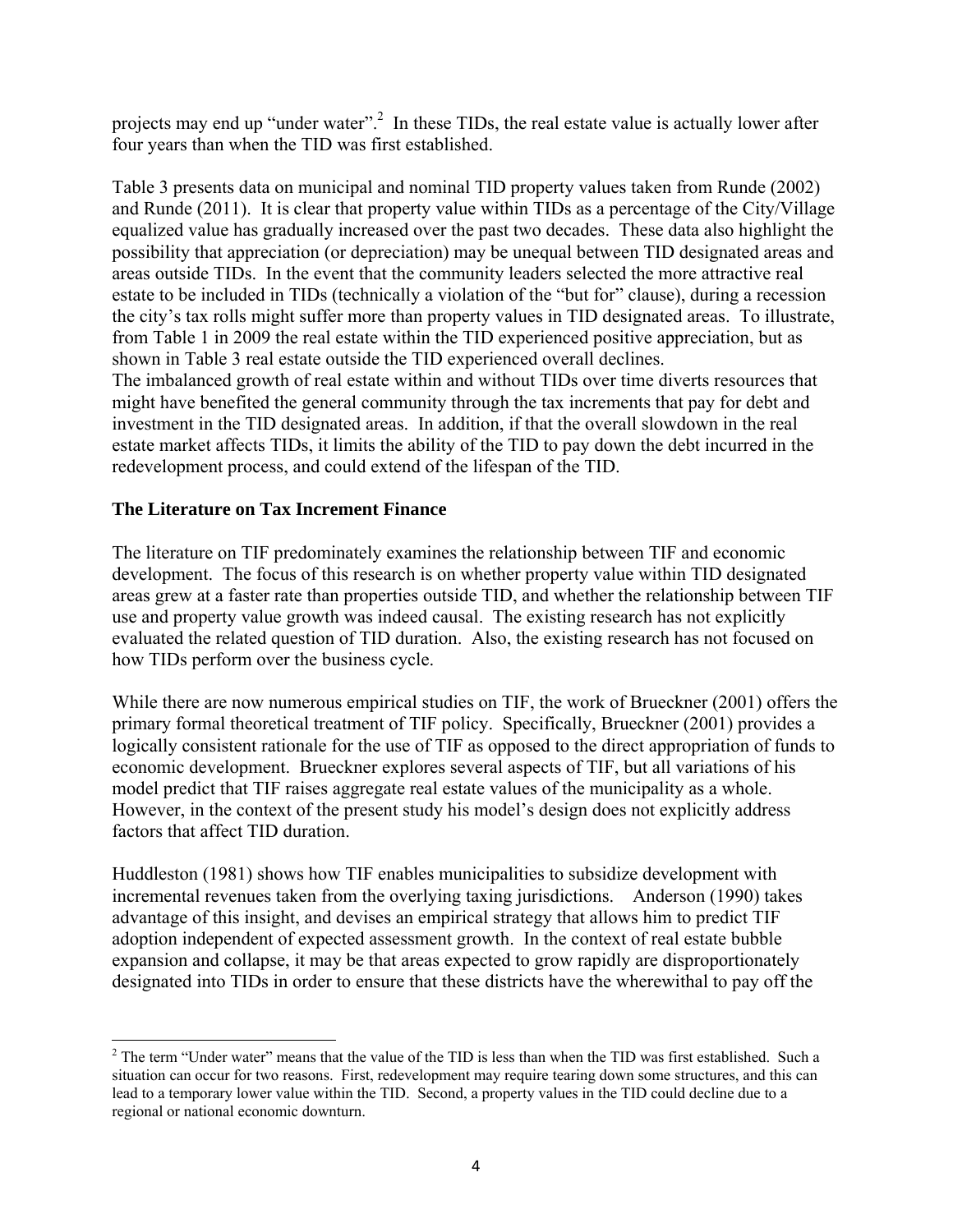accompanying debt. In addition, a study by Ginsberg shows that property value growth may actually begin in anticipation of a TID investment.

In their analysis of TIF in Wisconsin, Merriman, Skidmore, and Kashian (2011), found that TIF stimulated economic development inside TIDs, but did not increase the overall community property values. They conclude that TIF serves to concentrate development in TID designated areas, but at the expense of growth outside the TIDs. TID growth may be sufficient to pay off the debt, but it appears to come at a cost borne by the remainder of the community which experiences relatively slower growth.

While this literature provides some context for the present research, it does not explicitly address one of the specific questions considered: Can unanticipated structural changes in the economy generate different amortization potential and thus extend (or shorten) the lifespan of TID? A hazard analysis of TID lifespans is conducted to determine the factors that affect TID duration. This analysis includes all 362 TIDs created in Wisconsin during the 1988-1995 period, tracking them from inception to closure, tracking TIDs through 2009. TIDs created after this period are excluded because the hazard analysis approach used requires that the use of a period over which TIDs are created and then have sufficient time over which they have opportunity to close. Over the period of analysis, TIDs exhibit significant variation in lifespans. As previously outlined, national trends, community characteristics, and specific TID characteristics in this analysis of TID duration are also considered.

# **Determinants of Tax Increment District Lifespans**

The factors that might affect the lifespan of a TID are illustrated in a stylized equation the helps present the typical pattern of initial investment in a TID and a corresponding payback schedule:

$$
C_0 = \sum_{k=0}^{\infty} \ln c_k \bullet r_k
$$

 $C_0$  is the cost of the subsidy or initial investment in the TID in the initial period. Inc<sub>t</sub> is the increment accrued by the TID in every year through the life of the TID, and r is the aggregate tax rate of all overlying jurisdictions which may change from year to year. The TID's lifespan therefore depends on the size of the initial subsidy (C), size of the increment in each period, and the tax rate in each period. These factors in turn depend on national, local, and TID-specific factors.

TID administrators are required to develop a business model that projects the TID's tax increment and to determine whether the anticipated revenues are sufficient to pay off the initial subsidy within the maximum lifespan of the TID. Administrators therefore select the size of the subsidies based on both the needs of the TID, as well as anticipated revenues from increment. However, these increments may be under- or over-estimated.

Unexpected changes in economic activity can result in these mis-estimations. For example, a recession can cause the value of property to grow more slowly than anticipated for several years. As demonstrated by the most recent recession, the TIF base can even decrease. Importantly, this effect is compounded throughout the life of the TID. Thus, the administrators over-estimate of the anticipated increment growth result in an inappropriate subsidy package and a longer debt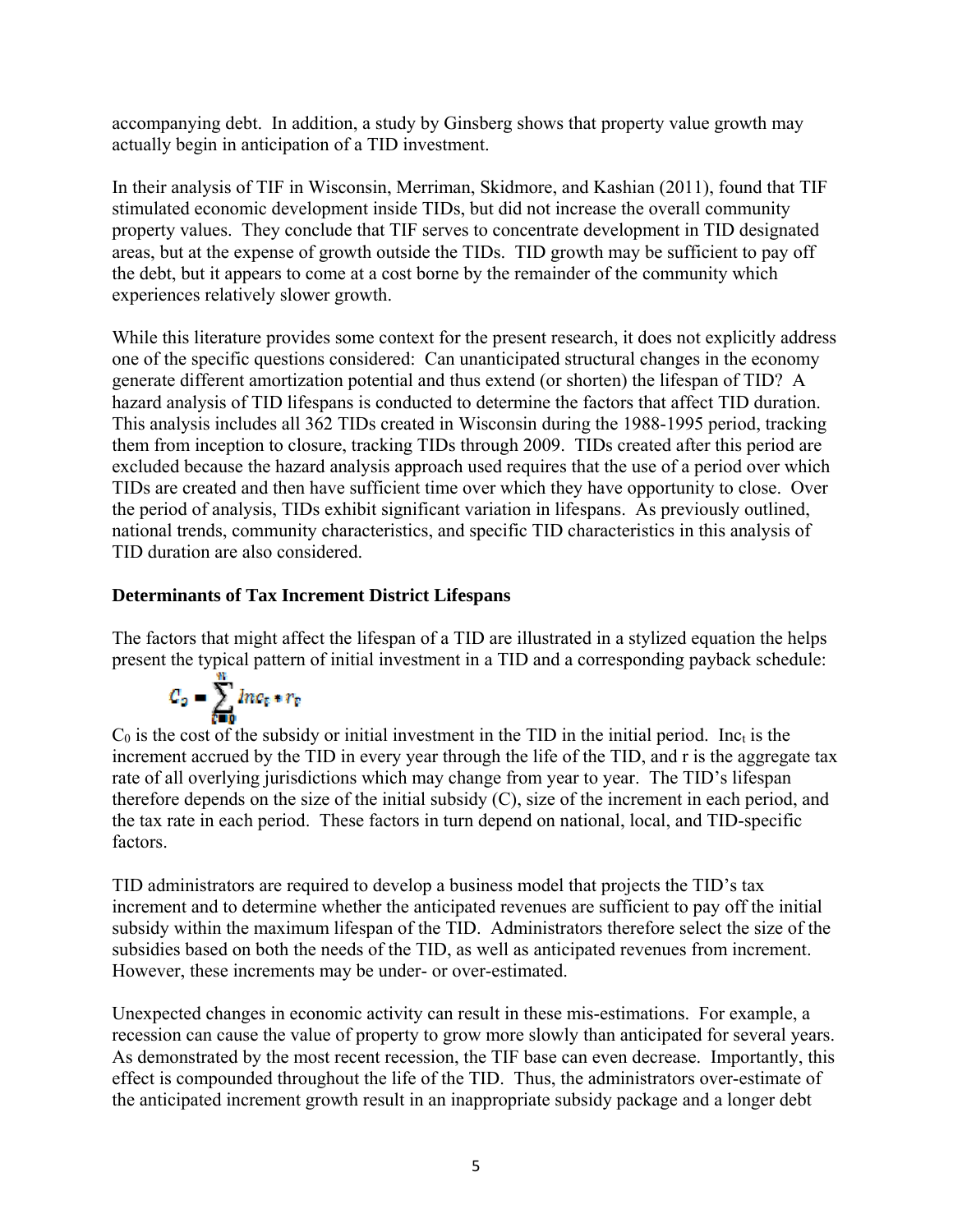repayment lifespan of the TID. Conversely, a TID introduced during a boom period could generate increments in excess of anticipated revenues, thereby reducing the TID lifespan. While there is significant expectations literature, a detailed discussion of expectation formation is beyond the scope of the present work. Nevertheless, the current and past experiences play an important role in all economic decisions.<sup>3</sup> With TIDs, if administrators base future activity on recent past experiences, it is conceivable that they could mis-estimate the anticipated increment. This context leads to a discussion of that factors that might play a role in determining TID lifespans.

This analysis focuses on the 362 TIDs created and closed over the 1988-2009 period. However, only the closure of TIDs created in the earlier years of the data set can be observed. The early years observed one mild recession in 1991. To capture the effect of having been created in the wake of this recession, a dummy variable (Rec) that is equal to one in two years immediately following the recession is included. As discussed in the empirical analysis, different sets of years are explored to signify the recession period to explore sensitivity and robustness.

Turning to community specific factors, the tax rate may impact TID lifespans. An extensive body of research has shown that all else equal, higher tax rates tend to deter development (See Wasylenko, 1997 for example). Thus, communities with relatively high tax rates may have lower rates of property value appreciation in the jurisdiction as a whole, as well as within TIDs. Owners of property within TID designated areas are still required to pay the full tax rate on property. On the other hand, if the subsidy is sufficient to generate a significant increment, a higher tax rate applied to the increment could generate more revenue than in communities with lower tax rates. The effect of the tax rate is therefore uncertain. In addition, with TIDs a portion of the tax increment is generated by the overlying jurisdictions (county, school districts, and technical college districts) and not simply the municipal tax rate. The degree to which a municipality can offset the subsidy depends on the share of the municipality's tax rate relative to the aggregate tax rate of all overlying jurisdictions: A small municipal share means that a greater portion of the subsidy will be paid for by the overlying jurisdictions. Assuming municipal authorities operate in a position of strength due to information advantages relative to their county, school district ,and technical college district officials, it may be that the greater the share paid by the overlying jurisdictions, the larger the investment in the TID will be, and thus the longer the potential payback period. In contrast, municipalities bearing a larger share of the cost have an incentive to reduce the payback period in order to more rapidly fold the revenues from increment back into the municipality's general fund. In addition to these two factors, it is helpful to control for size (population), as well as wealth (per capita property value), though there is no *a priori* expectation regarding the expected impact of population and wealth on TID duration.

Finally, the characteristics of the TID may also determine the length of the pay off period. Two factors are considered. First, when a municipality decides to use a TID for the first time, it may select properties that have the greatest potential pay-off in terms of property value growth. If this is the case, TIDs adopted early might generate a higher increment, and close successfully in a relatively short period of time. Along the same lines, TIDs introduced in subsequent years might require a longer payoff period because they had lower potential returns. On the other

 $3$  The work of Muth (1961) is one of the earlier papers on the formation of expectations. The body research on the topic is too expansive to review here.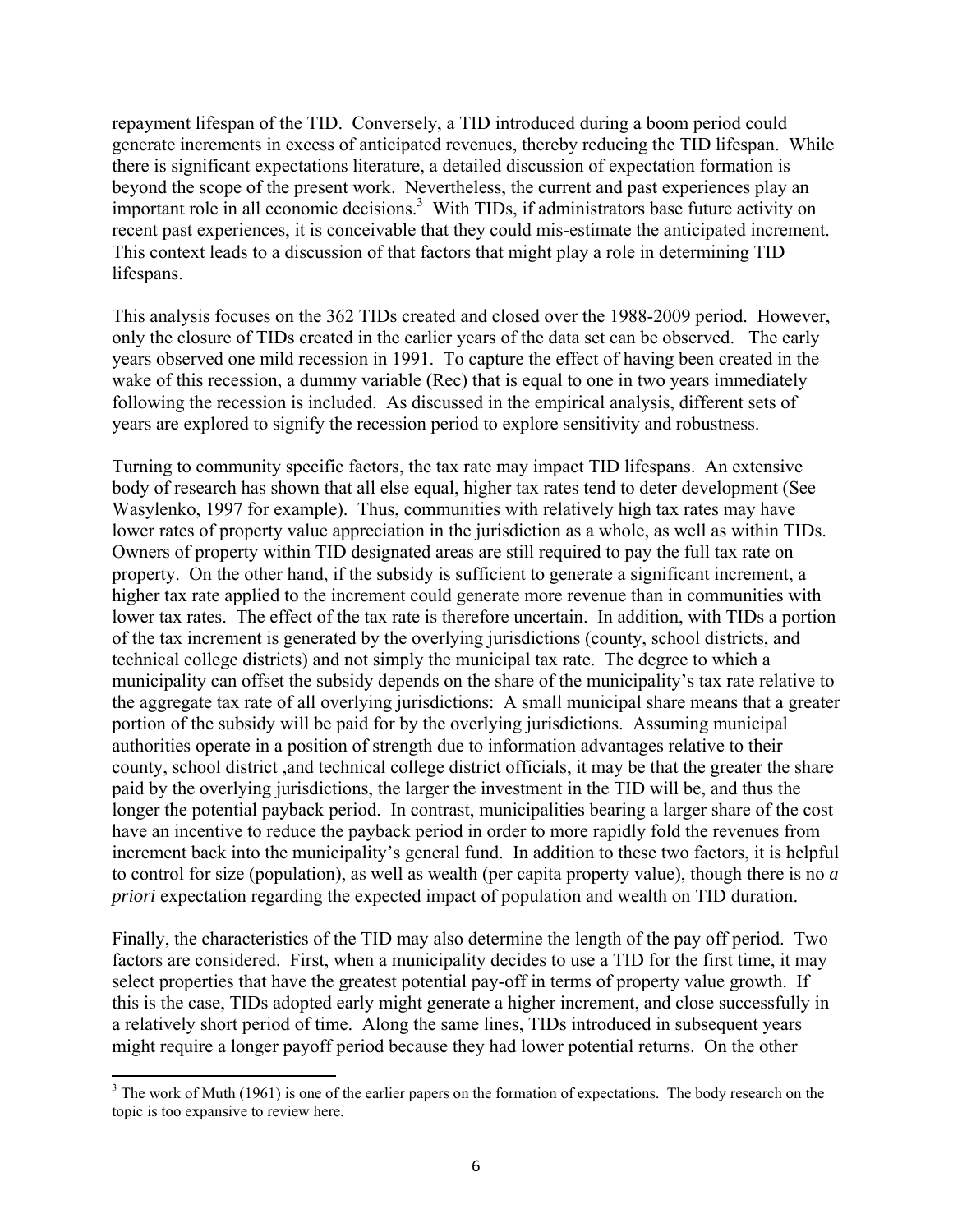hand, over time TIDs have become more common such that use has increasingly extended beyond just redevelopment. Thus, it is possible that TIDs created in later years might have shorter lifespans. The type of TID may also influence the TID property value growth. Merriman, Skidmore, and Kashian (2010) show that commercial TIDs have higher returns than residential or manufacturing TIDS. Thus it is possible that commercial TIDs will have shorter lifespans, all else equal. The next section summarizes some of the most relevant TIF research.

#### **Duration Analysis**

Duration analysis estimates the determinants of the length of time elapsed between the creation and the termination of the TID. These models were originally developed and used in the medical and biological sciences to evaluate the effectiveness of certain patient treatments. Today, this technique is used in many fields, including economics. Within economics, duration analysis has been used to study issues such as new business start-ups, the life cycle of products, and policy innovation (See for example, Alm, McKee, and Skidmore, 1993; Barros, Carolos P., R. Butler, and A. Correia, 2010; Holmes, P., A. Hunt, and I. Stone, I. 2010**)**.

The present study hopes to increase the understanding of the factors that influence the lifespan of TIDs using this empirical approach. Specifically, a proportional hazard model that links the closure of TIDs to a number of factors as previously discussed is developed. The hazard model is defined as:

# $h_i(t|x_i(t), \beta_i) - \overline{h}(t)$ exp $(x_i(t), \beta)$

where  $h(t|X)$  is the hazard of a TID closure at time *t*,  $X_1$  ...  $X_i$  are predictor variables, and  $\overline{h}$  is the baseline hazard at time *t*, which represents the hazard of closure for a TID. Given that some factors considered are time invariant, the independent variable is defined as the number of years from TID creation to closure (Life). The baseline hazard, which is the hazard for the respective TID when all independent variable values are equal to zero, corrects for initial differences between TIDs that might influence the likelihood of closure. Specifically, the Cox proportional hazard regression model produces an adjusted hazard ratio that takes into account any baseline differences between TIDs that may have influenced lifespan and are not captured in the predictor variables. With the hazard analysis framework, the goal is to capture the factors that determine the likelihood of TID closure. In this context, the "at risk" set includes those TIDs in which there is sufficient time to be created, mature, and close. Making the appropriate substitutions into the equation above, taking logs, and summing across all TIDs, yields the partial log likelihood function:

$$
log L(\beta) = \sum_{t=1}^{N} \mathbb{E}\bigg\{ f_t x_t \left( t_{f_t} \right) \beta - \log \left[ \sum_{m \in R_t} \text{[exp}(x_m(\texttt{full } t_{f_t}) \beta) \right] \bigg\}
$$

The advantage of this partial likelihood approach is that in estimating the vector of parameters  $\beta$ , only part of the hazard needs to be specified. As a result of the structure of the partial likelihood function given in equation above and the proportional hazards assumption, the density or survivor functions are not specified. In addition, since it drops out of equation, the baseline hazards are not specified. This feature of the model is particularly useful in estimation, as it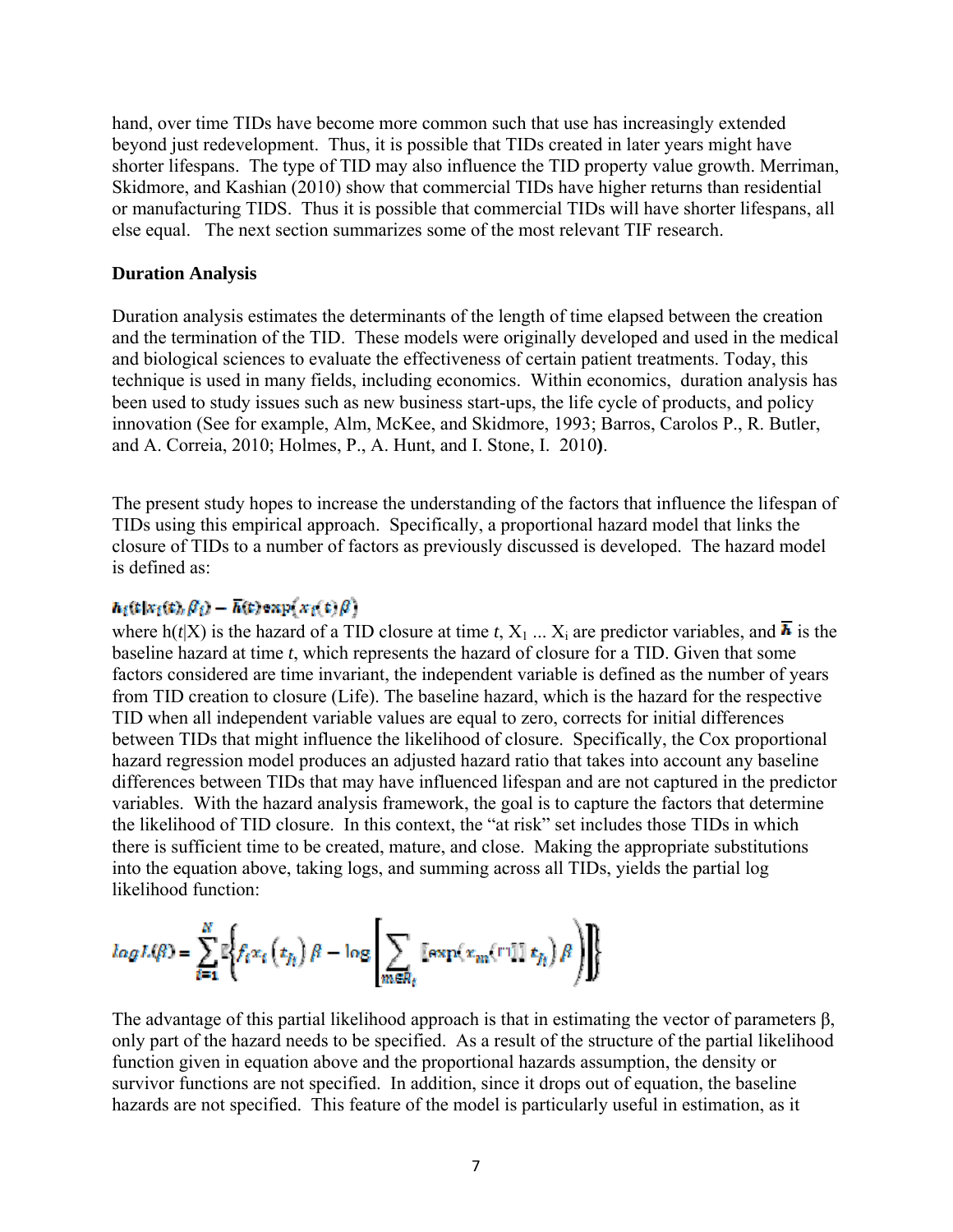allows a direct estimate on the vector of parameters  $\beta$  in the hazard function without needing to specify the underlying density or survivor functions.

## **Data and Empirical Analysis**

Detailed information on TID (lifespans, increments, TID base values, etc…) comes from the Wisconsin Department of Revenue. In addition, information on municipal finances and population come from the GREAT database (Great—Graphing Revenue, Expenditures and Taxes CDROM, University of Wisconsin-Extension). For reasons previously discuss, the data is restricted to include those TIDs created between 1988 (the beginning of data availability on TID) through 1995. This data runs through 2009; thus providing at least 21 years to observe TID lifespans. This covers the 383 TIDS created and then closed over this period. However, for two reasons the sample is restricted to aforementioned 362 TIDs. First, for several TIDs full data was unavailable and so they could not be included in the analysis. A majority of the omissions, however, were purposeful because these TIDs open period was so short it seemed that no investment was actually made in the TID. Rather, it appears that some TIDs opened and closed quickly with no development activity or investment. For this reason, all TIDs opened and then closed within a three years of creation are omitted. Summary statistics of the variables are presented in Table 4. The average lifespan of TIDs in the sample is about 12 years. However, there is considerable variability. While the discussion of summary statistics in limited, a few points are worth noting. First, average municipal population is much higher than the statewide average since larger cities typically have more TIDs than smaller cities. Second, on average the municipality's share of property taxes is about 29 percent. That is, tax dollars generated by overlying jurisdictions pay for about 71 percent of TID investment/bonding.

Several variables require additional explanation. A primary variable in the analysis is an indicator for years following the 1991 recession. Specifically, this variable equals one for the years 1991 1992, and 1993, and zero otherwise. This is a rough measure of the recession, and the estimates may be sensitive to the definition of the recession period. To examine result's robustness to the timing/definition of the recession period, several combinations of years were considered. These various combinations resulted in qualitatively similar results.<sup>4</sup> The recession variable examines whether negative/slow growth and low consumer confidence in the wake of the recession led to longer lifespans for TIDs created during that period.

The variable TIDRank also requires explanation. TIDRank numbers every TID from one to n with one being the first TID introduced in a given jurisdiction, and n representing the last TID introduced. TIDRank is defined as the number of the TID in question divided by the total number of TIDs. To illustrate, consider TID #2 in a municipality with four TIDs. TIDRank for TID #2 would therefore equal 2/4=0.5. TID #4 in the same community would receive a TIDRank of 4/4=1. Thus, a lower ranking means earlier TID. As noted, the expected effect of TIDRank is ambiguous.

<sup>&</sup>lt;sup>4</sup> Alternative definitions for the recession variable were considered: 1991; 1990-1991; and 1992-1993. All of the alternative time periods generate estimates similar to those presented in the paper. As discussed later, TIDs create during and around the recession had a longer duration than those created before or after the recession. These results are available from the authors upon request.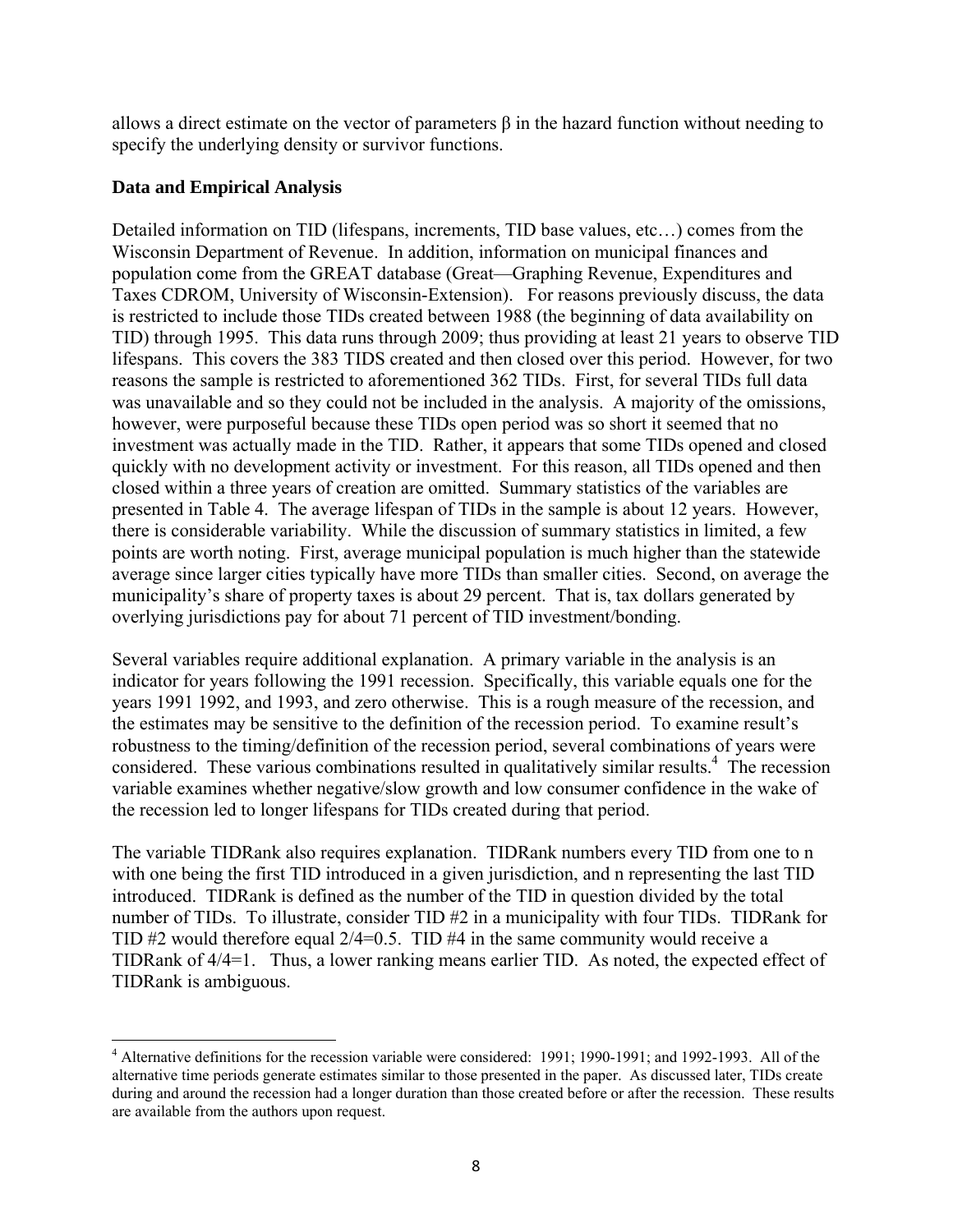Figure 1 presents the cumulative hazard estimate based on the length of life of the TIDs in the sample. The average life of a TID is about 12 years. However, there is some variation in lifespans. This variation provides an opportunity to examine the underlying characteristics that determine TID closure.

The hazard function presents three estimations in Table 5: Estimation 1 includes two control variables (Population and Property Value Per Capita) along with two community policy variables (property tax rate and the city's share of the aggregate property tax rate); estimation 2 adds the recession indicator variable; and regression 3 adds TID specific characteristics (TIDRank, indicators for residential and commercial  $TIDS<sup>5</sup>$ ). With the exception of the property tax rate variable, these results show that the variables have hazard ratios above one, indicating a positive effect on TID closure. That is, a positive change in these variables brings TID to closure sooner.

Consider first the coefficients on property value, property tax rate, and the city share of the overall tax. Two of the three regressions find statistically significant coefficients on per capita property value, indicating that TIDs have shorter lifespans in municipalities with higher property values. However, the magnitude of the coefficient is small and it is not always significant. The tax rate variable is not statistically significant either. Property tax rates are not an important determinant of TID lifespans.However, TIDs in cities that have a larger share of the overall tax rate tend have shorter lifespans, as expected. This result suggests that municipal authorities are willing to accept a longer pay pack period if the TID investment is more heavily subsidized by the other overlying jurisdictions.

The recession indicator variable, a primary variable of interest shows that TIDs introduced in the years following the 1991 recession (1991-1993) tend to have longer lifespans. Relative to TIDs opened prior to or after the recession, TIDs that opened in the wake of the recession, lasted about a third longer relative to expansionary TIDs. For the average TID in the sample, this increases the lifespan from about 12 to 18 years. This result suggests that TIDs opened during the wake of the most recent recession are likely to have significantly longer durations than those created in prior years. As noted earlier, this is only a rough approximation of the effect of the recession on survival time. Further, the results might be sensitive to the period defined as being a recession. There is a challenge in getting the timing of the recession correct such that changing expectations are considered. Also considered are the lagged effects on links between changes in GDP, employment/unemployment, and property values, as well as the lag between property value changes and assessment changes. To examine the finding's robustness, a set of different periods defining the recession as described in footnote 4 are examined, and all estimates are qualitatively similar to those presented here.

Turning to the TID specific characteristics, TIDs introduced first within a community tend to have longer lifespans than later TIDs (TID Rank). One interpretation of this result is that in the later years municipalities possessed more TID site selection experienced and used TID to enhance development in places that generate returns sufficient to recover the TID investment more quickly. Finally, commercial and residential TIDs (relative to the omitted manufacturing TIDs) had relatively shorter lifespans. This is finding is consistent with earlier research that

 <sup>5</sup> Manufacturing TIDs are omitted to avoid perfect multicolinearity.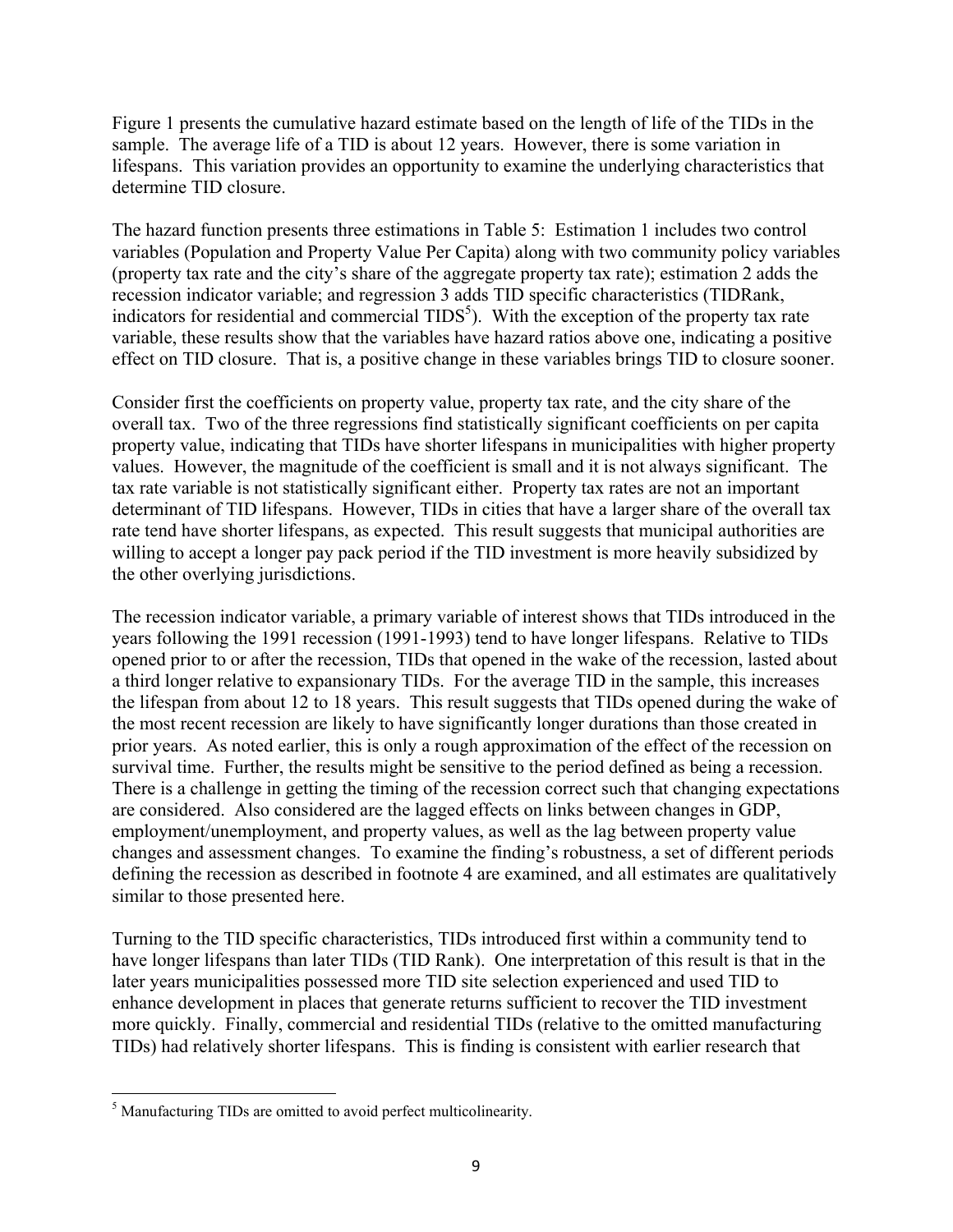shows that Wisconsin residential and commercial TIDs had much faster rates of growth than did manufacturing TIDs. (Merriman, Skidmore, and Kashian, 2011)

A question of interest is the degree to which TID creation over the business cycle affects lifespan. This analysis suggests that TIDs opened in the wake of the Great Recession are likely to have significantly longer durations than TIDs created in previous years. Given current predictions about the slow property value recovery, it appears that TID increments in general will lag behind what original and anticipated projections. If, as a result, it is likely that a number of TIDs will languish for years, the 2010 extension of the allowable TID life was necessary and warranted.

# **Conclusions**

These finding offer new insight into the factors that determine TID lifespans. Serving as the first study to focus specifically on this issue, this study offers a general contribution to the existing body of research on tax increment finance. In addition, this research also informs policies in Wisconsin and in other states where there is a concern about languishing TIDs in the wake of the Great Recession. In 2010, Wisconsin policymakers expanded the allowable lifespan of TIDs to 40 years if the TID met the specified criteria. While this study does not offer estimates precise enough to inform the appropriate length of the expansion, it does provide evidence that TIDs created during recession periods tend to last longer than those created during periods of growth. In this context, these findings affirm legislators' concerns. Other states may also want to consider expanding the allowable lifespan of TIDs in order to avoid placing undue hardship on municipalities. On the other hand, unnecessary TID lifespan extensions can cause strain on the overlying jurisdictions as it prolongs the period during which their tax revenues are diverted TID debt repayment. When first introduced in Wisconsin, TID debt and interest was required to be paid and TID property value returned to the general fund tax base within 20 years. Today, for some TIDs this period can last up to 40 years. The challenge is in creating a policy where extensions are made available only to those TIDs that are truly in distress. Otherwise, TID captures resources for a longer period during which non-TID programs such as public schools, public safety, and public recreation suffer.

This research presents evidence showing that TIDs opened in the wake of a recession tend to have longer lifespans. TIDs opened during the relatively small recession of 1991-1992 have lifespans that are about six years longer, on average, than those opened prior to or after the recession. Given the severity of the most recent recession, and its effects on property values are expected to continue for years to come, it is expected that TIDs created during this period will languish for years. Given that revenues from the property value growth is not likely to improve very much in the years to come, extending the allowable life of TIDs may have been necessary to avoid placing an additional layer of fiscal stress on already highly stressed cities. However, it is important to acknowledge a tradeoff: The other overlying jurisdictions must manage affairs for a longer period with a narrower tax base.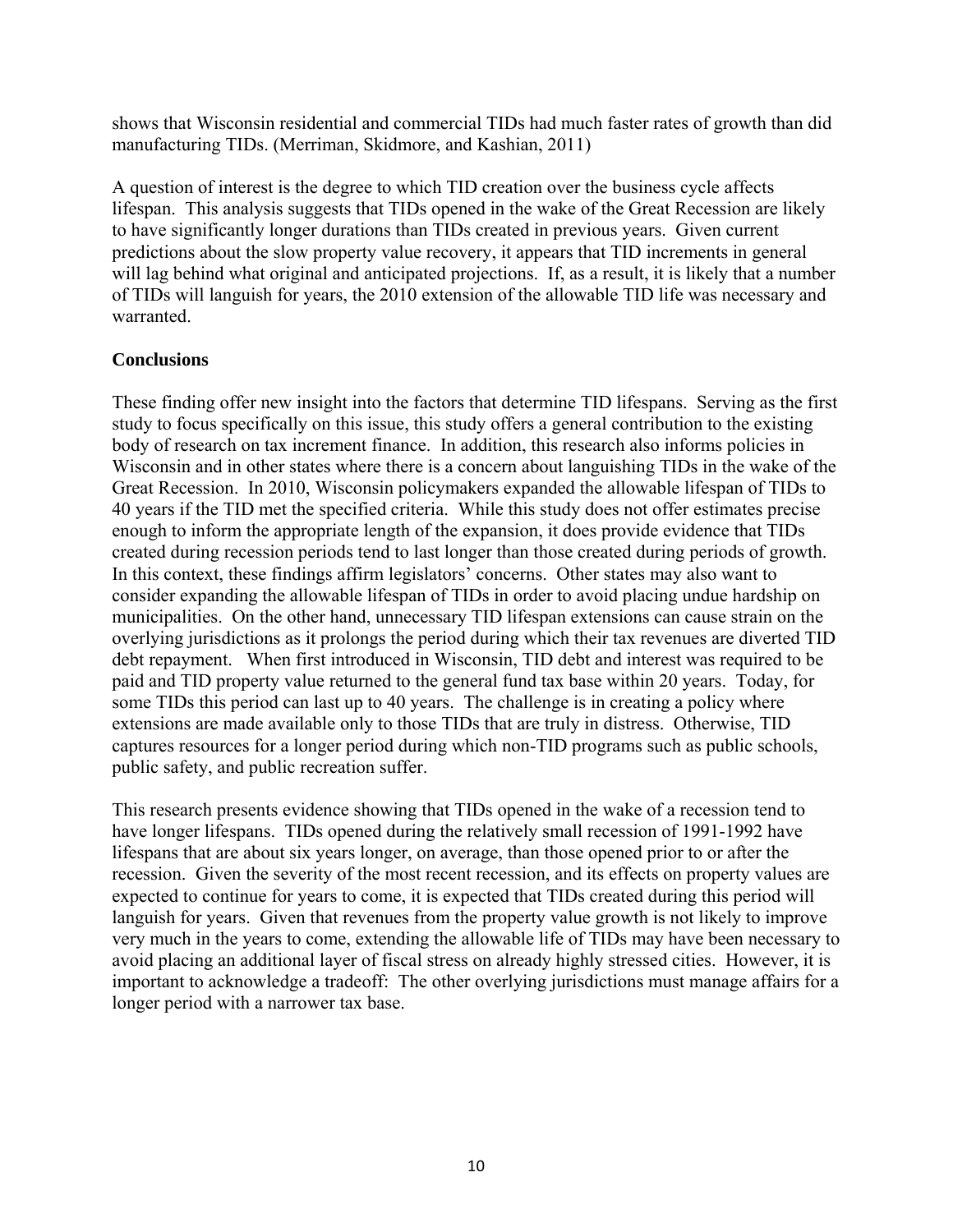#### **References**

- Ahmad, Y., and R. Kashian. 2010. "Modeling the Time to an Initial Public Offering: When Does the Fruit Ripen?" Journal of Economics and Finance, Vol. 34, 391-414.
- Anderson, John Edwin. 1990. "Tax Increment Financing: Municipal Adoption and Growth." National Tax Journal, Vol. 43, 155-163.
- Barros, Carolos P., R. Butler, and A. Correia. 2010. "The Length of Stay of Golf Tourism: A Survival Analysis". Vol . 31, 13-21.
- Brueckner, J. 2001. "Tax Increment Financing: A Theoretical Inquiry". Journal of Public Economics, Vol. 81, 321-343.
- Cox, D. R. 1972. "Regression Models and Life-tables (with discussion)". Journal of the Royal Statistical Society, Vol. 34B, 187-220.
- Cox, D. R. 1975. "Partial Likelihood", Biometrika, Vol. 62, 269.276.
- Ginsburg, B. 2003. TIF Case Studies. Chicago, IL: Community Center for Labor Research.
- Holmes, P., A. Hunt, and I. Stone, I. 2010. "An Analysis of New Firm Survival Using a Hazard Function". Applied Economics. Vol. 42, 185-95.
- Huddleston, Jack R. 1981. "Variations in Development Subsidies under Tax Increment Financing." Land Economics, Vol . 57, 373-384.
- Merriman, D., M. Skidmore, and R. Kashian. 2011. "Do Tax Increment Finance Districts Stimulate Growth in Real Estate Values?" Real Estate Economics, Vol. 39, 21-250.
- Muth, J. F. 1961. "Rational Expectations and the Theory of Price Movements" Econometrica, Vol. 29 (3), 315-335
- Runde, Al. 2011. "Tax Increment Financing". Wisconsin Legislative Fiscal Bureau.
- Runde, Al. 2001. "Tax Increment Financing #17". Wisconsin Legislative Fiscal Bureau.
- Skidmore, M., D. Merriman and R. Kashian. 2009. "Does Tax Increment Finance Stimulate Municipal Annexations?" Land Economics, Vol. 85, 598-613.
- Wasylenko, Michael. 1997. "Taxation and Economic Development: The State of the Economic Literature". New England Economic Review, March-April, pp. 36-52.
- Wheelock, D., and P. Wilson. 2000. "Why Do Banks Disappear? The Determinants of U.S. Bank Failures and Acquisitions". The Review of Economics and Statistics, Vol. 82, 127- 138.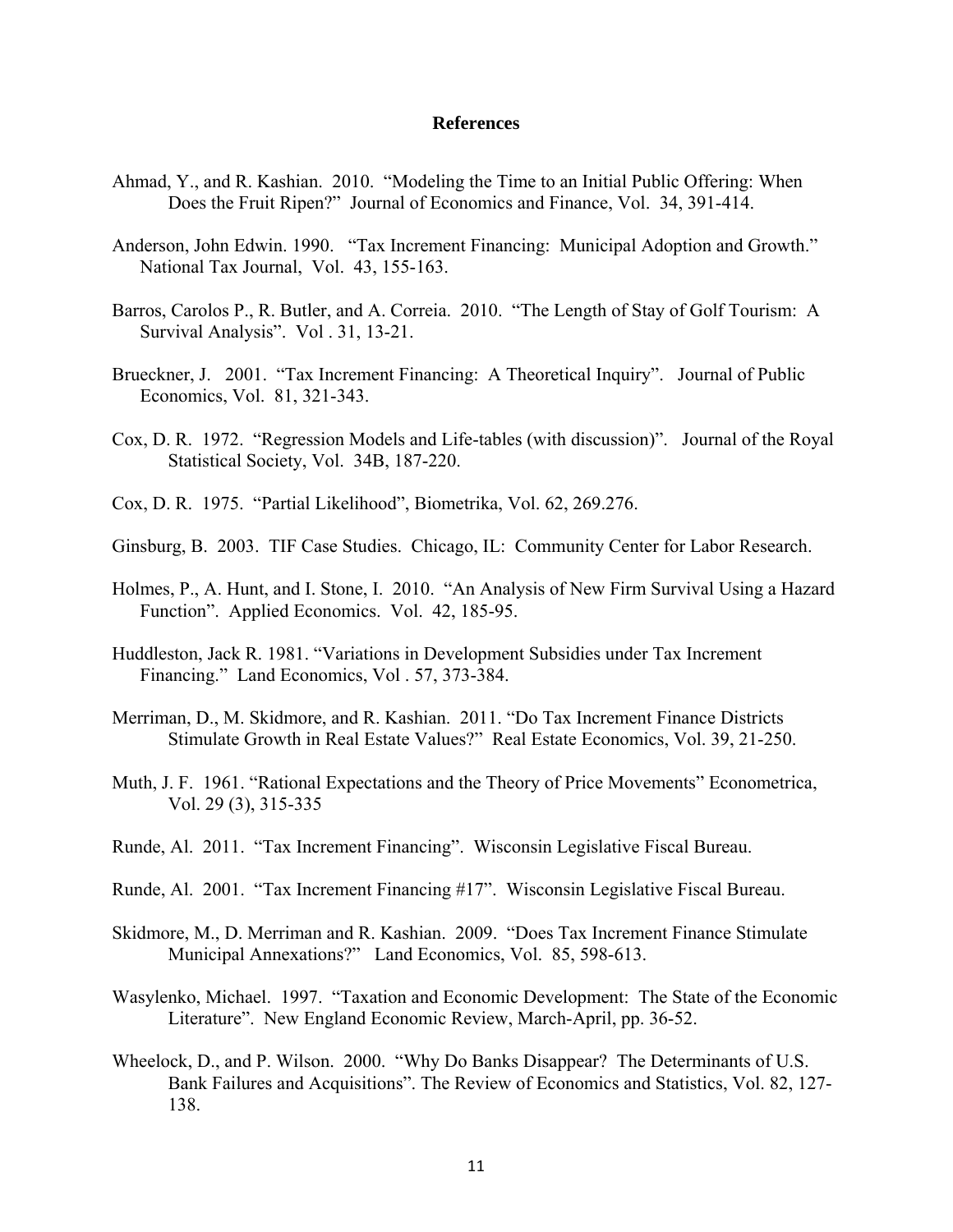# **Appendix**

# **Table 1 One Year Percentage Change in TID Value**

| Year                                                                   | <b>Total</b> | <b>Residential</b> | <b>Commercial</b> | <b>Manufacturing</b> |
|------------------------------------------------------------------------|--------------|--------------------|-------------------|----------------------|
| 1988                                                                   | 12.83%       | 20.41%             | 13.28%            | 9.78%                |
| 1989                                                                   | 7.87%        | $-5.19%$           | 15.08%            | 12.27%               |
| 1990                                                                   | 15.24%       | 5.70%              | 17.46%            | 18.41%               |
| 1991                                                                   | 12.04%       | 8.60%              | 23.71%            | 10.53%               |
| 1992                                                                   | 10.48%       | 8.03%              | 29.98%            | 6.25%                |
| 1993                                                                   | 4.52%        | 12.44%             | 1.90%             | 2.61%                |
| 1994                                                                   | $-4.14%$     | $-21.75%$          | 1.12%             | 0.77%                |
| 1995                                                                   | 14.40%       | 18.07%             | 21.39%            | 11.17%               |
| 1996                                                                   | 7.91%        | $-1.81%$           | 22.07%            | 6.11%                |
| 1997                                                                   | 14.68%       | 4.02%              | 23.52%            | 14.23%               |
| 1998                                                                   | 11.04%       | $-1.95%$           | 15.19%            | 12.65%               |
| 1999                                                                   | 11.71%       | 24.88%             | 3.41%             | 12.30%               |
| 2000                                                                   | 14.72%       | 24.04%             | 13.80%            | 12.68%               |
| 2001                                                                   | 21.56%       | 20.49%             | 18.32%            | 23.15%               |
| 2002                                                                   | 6.73%        | 7.81%              | $-0.07%$          | 9.07%                |
| 2003                                                                   | 8.05%        | 20.12%             | 0.34%             | 7.52%                |
| 2004                                                                   | 5.36%        | 19.17%             | $-9.46%$          | 6.30%                |
| 2005                                                                   | 20.42%       | 29.48%             | 5.24%             | 21.89%               |
| 2006                                                                   | 17.82%       | 24.60%             | 2.85%             | 19.14%               |
| 2007                                                                   | 17.87%       | 24.84%             | 8.17%             | 17.51%               |
| 2008                                                                   | 1.76%        | 0.62%              | 11.62%            | 0.59%                |
| 2009                                                                   | 4.06%        | $-6.65%$           | $-1.30%$          | 9.49%                |
| Source: Wisconsin Department of Revenue - Tax Incremental Value Report |              |                    |                   |                      |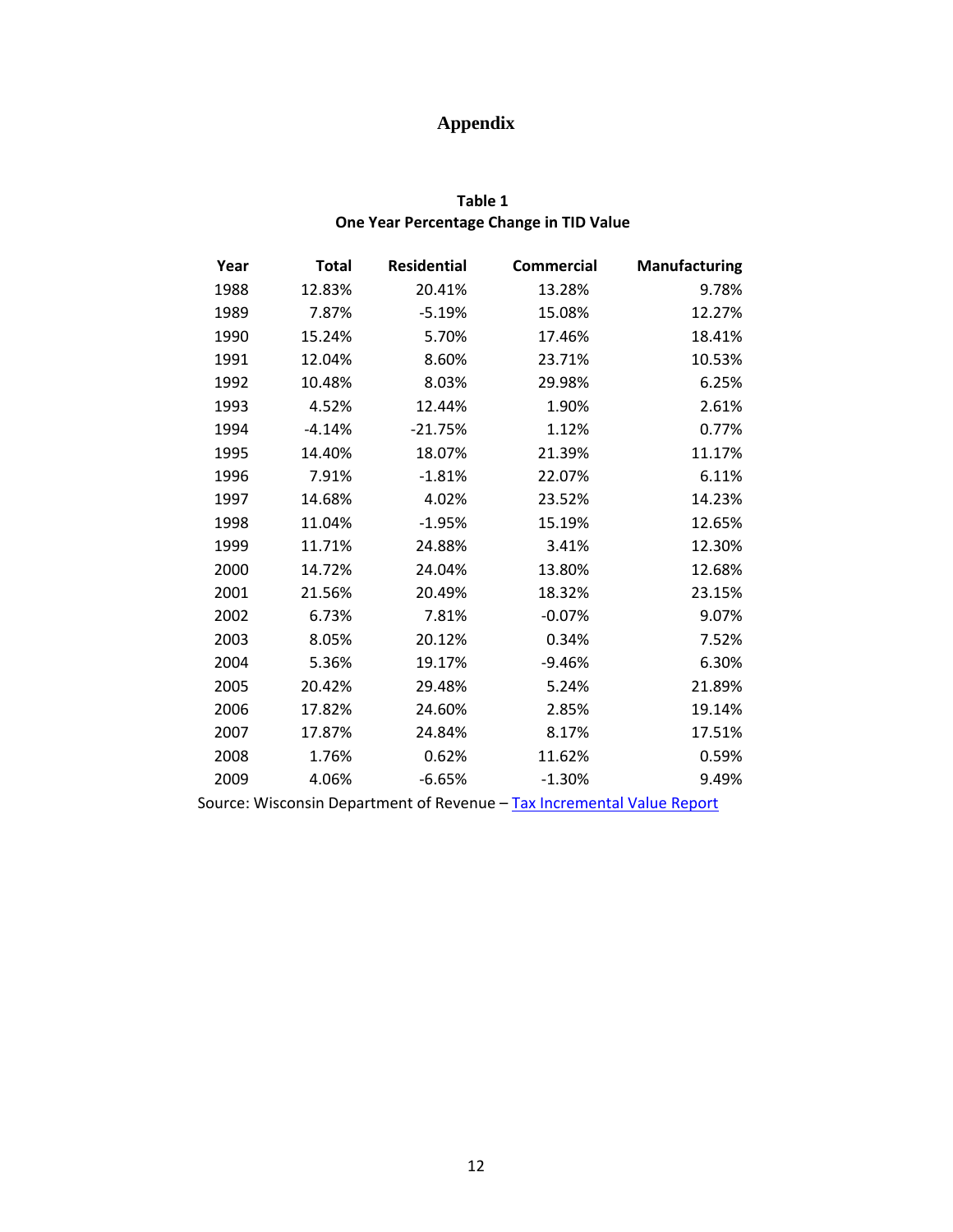| Table 2                                        |
|------------------------------------------------|
| Percentage of TIDs Underwater After Four Years |

| Year | Total  | <b>Residential</b> | <b>Commercial</b> | <b>Manufacturing</b> |
|------|--------|--------------------|-------------------|----------------------|
| 1990 | 28.57% | 21.43%             | 30.00%            | 16.67%               |
| 1991 | 15.00% | 14.29%             | 7.14%             | 14.29%               |
| 1992 | 10.53% | 33.33%             | 14.29%            | 13.33%               |
| 1993 | 8.11%  | 36.36%             | 12.50%            | 8.33%                |
| 1994 | 16.22% | 16.00%             | 11.54%            | 18.75%               |
| 1995 | 12.12% | 20.00%             | 31.58%            | 16.67%               |
| 1996 | 7.69%  | 15.38%             | 15.63%            | 21.43%               |
| 1997 | 13.16% | 9.09%              | 28.00%            | 23.53%               |
| 1998 | 19.72% | 27.91%             | 27.08%            | 27.27%               |
| 1999 | 10.53% | 16.33%             | 15.38%            | 13.04%               |
| 2000 | 8.00%  | 30.56%             | 9.52%             | 6.67%                |
| 2001 | 11.43% | 20.41%             | 17.78%            | 18.18%               |
| 2002 | 13.16% | 28.57%             | 15.15%            | 12.50%               |
| 2003 | 16.67% | 16.13%             | 20.59%            | 5.88%                |
| 2004 | 11.86% | 8.82%              | 18.37%            | 26.09%               |
| 2005 | 19.57% | 29.41%             | 12.12%            | 33.33%               |
| 2006 | 7.69%  | 35.14%             | 7.14%             | 0.00%                |
| 2007 | 7.81%  | 5.56%              | 1.92%             | 25.00%               |
| 2008 | 11.36% | 11.11%             | 14.81%            | 60.00%               |
| 2009 | 9.28%  | 18.18%             | 7.35%             | 35.29%               |

Source: Wisconsin Department of Revenue - Tax Incremental Value Report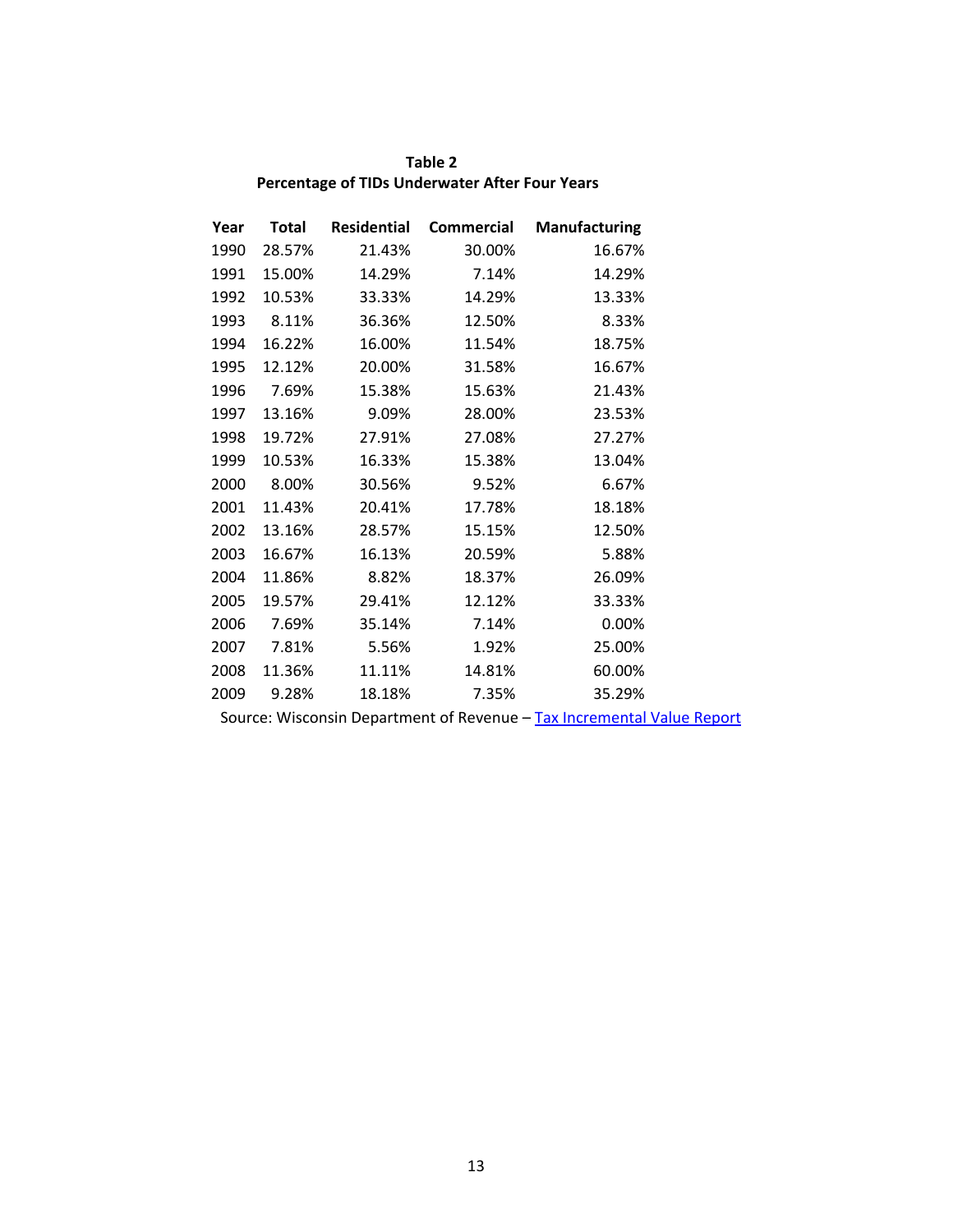|      | City/Village<br><b>Equalized</b><br>Value |          | <b>TID Value</b><br>as a % of<br>City/Village |
|------|-------------------------------------------|----------|-----------------------------------------------|
| Year | (In \$1,000s)                             | % Change | <b>Equalized Value</b>                        |
| 1991 | 98,816.9                                  |          | 3.16%                                         |
| 1992 | 105,106.0                                 | 6.36%    | 3.26%                                         |
| 1993 | 111,823.4                                 | 6.39%    | 3.13%                                         |
| 1994 | 119,898.3                                 | 7.22%    | 2.77%                                         |
| 1995 | 129,379.4                                 | 7.91%    | 2.94%                                         |
| 1996 | 138,113.3                                 | 6.75%    | 2.97%                                         |
| 1997 | 142,258.6                                 | 3.00%    | 3.28%                                         |
| 1998 | 155,723.1                                 | 9.46%    | 3.30%                                         |
| 1999 | 164,215.9                                 | 5.45%    | 3.34%                                         |
| 2000 | 177,340.5                                 | 7.99%    | 3.52%                                         |
| 2001 | 192,182.2                                 | 8.37%    | 3.91%                                         |
| 2002 | 205,679.1                                 | 7.02%    | 3.89%                                         |
| 2003 | 220,716.4                                 | 7.31%    | 3.89%                                         |
| 2004 | 243,100.2                                 | 10.14%   | 3.95%                                         |
| 2005 | 267,479.4                                 | 10.03%   | 4.25%                                         |
| 2006 | 292,130.5                                 | 9.22%    | 4.52%                                         |
| 2007 | 310,168.1                                 | 6.17%    | 5.00%                                         |
| 2008 | 319,125.1                                 | 2.89%    | 4.99%                                         |
| 2009 | 317,576.8                                 | $-0.49%$ | 5.06%                                         |
| 2010 | 306,854.9                                 | $-3.38%$ | 4.98%                                         |

| Table 3                                      |  |
|----------------------------------------------|--|
| <b>Equalized Value Growth and TID Values</b> |  |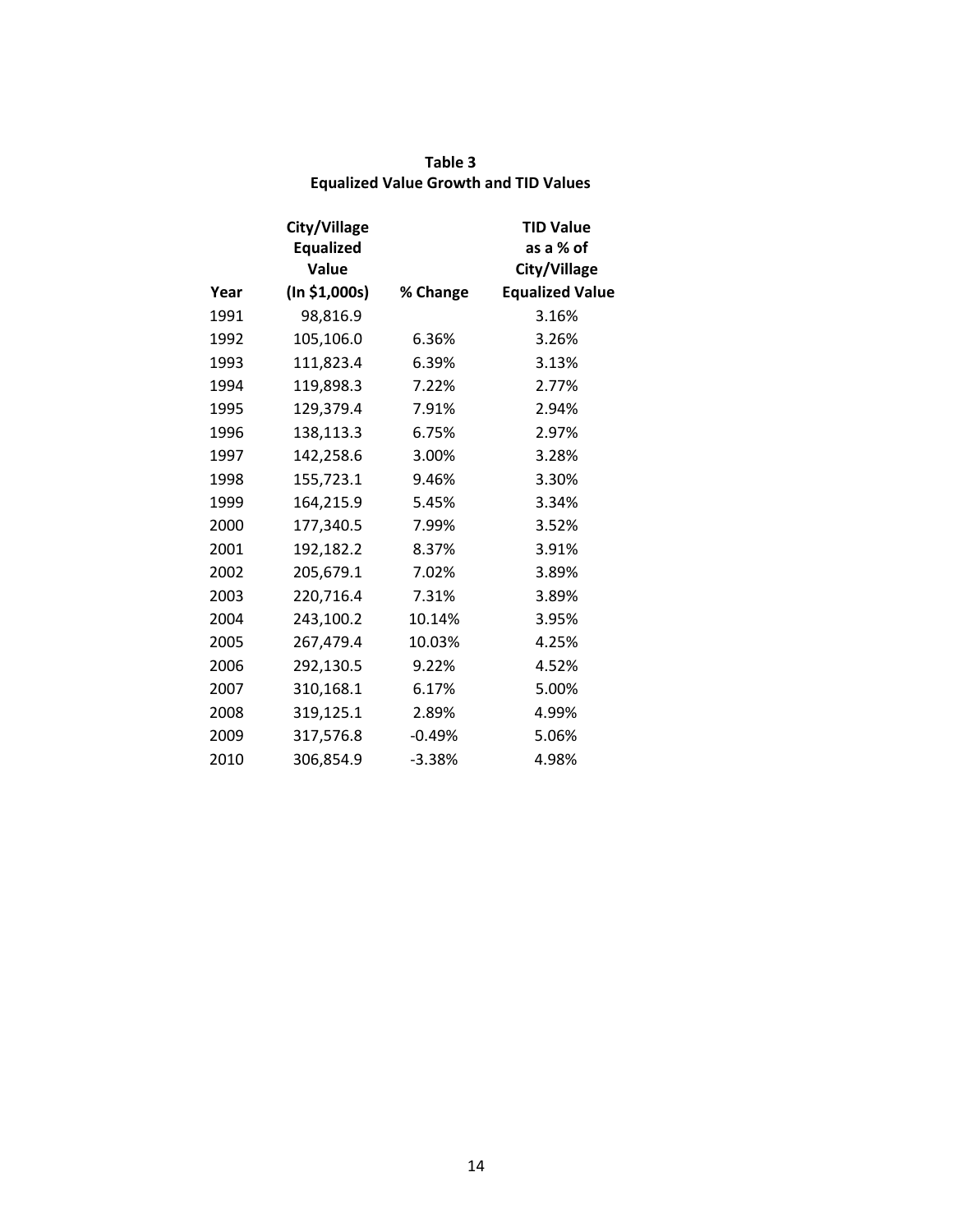|                                                       | <b>Mean</b>      |
|-------------------------------------------------------|------------------|
| Variable                                              | (Std. Deviation) |
| Length of TID Life (Life)                             | 12.13            |
|                                                       | (3.26)           |
| Municipal Population (Pop)                            | 63,862           |
|                                                       | (156, 807)       |
| Per Capita Real Property Value (ValuePC)              | 1,790,007        |
|                                                       | (6, 546, 222)    |
| Effective Property Tax Rate (Rate)                    | 0.0253           |
|                                                       | (0.0045)         |
| City Share of the Property Tax (City Share)           | 0.283            |
|                                                       | (0.071)          |
| Indicator for Years Following 1991-92 Recession (Rec) | 0.303            |
|                                                       | (0.460)          |
| TID Number/Total Number of TIDs (TID Rank)            | 0.539            |
|                                                       | (0.260)          |
| Residential TID Indicator (Res)                       | 0.081            |
|                                                       | (0.273)          |
| Commercial TID Indicator (Com)                        | 0.525            |
|                                                       | (0.450)          |
|                                                       |                  |
| Observations:                                         | 362              |

**TABLE 4 Summary Statistics, TIDs Beginning 1988‐1995 & Ending by 2009**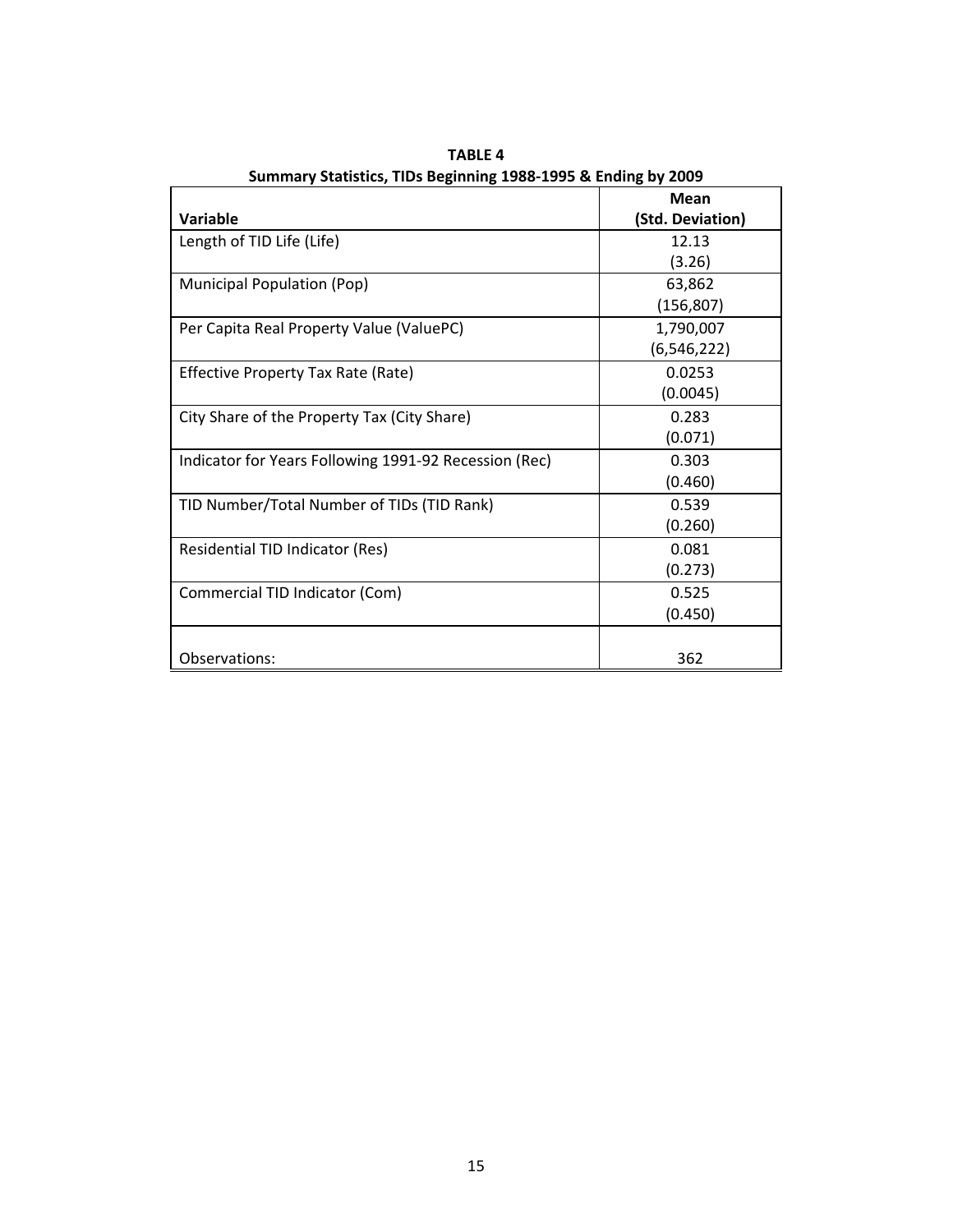